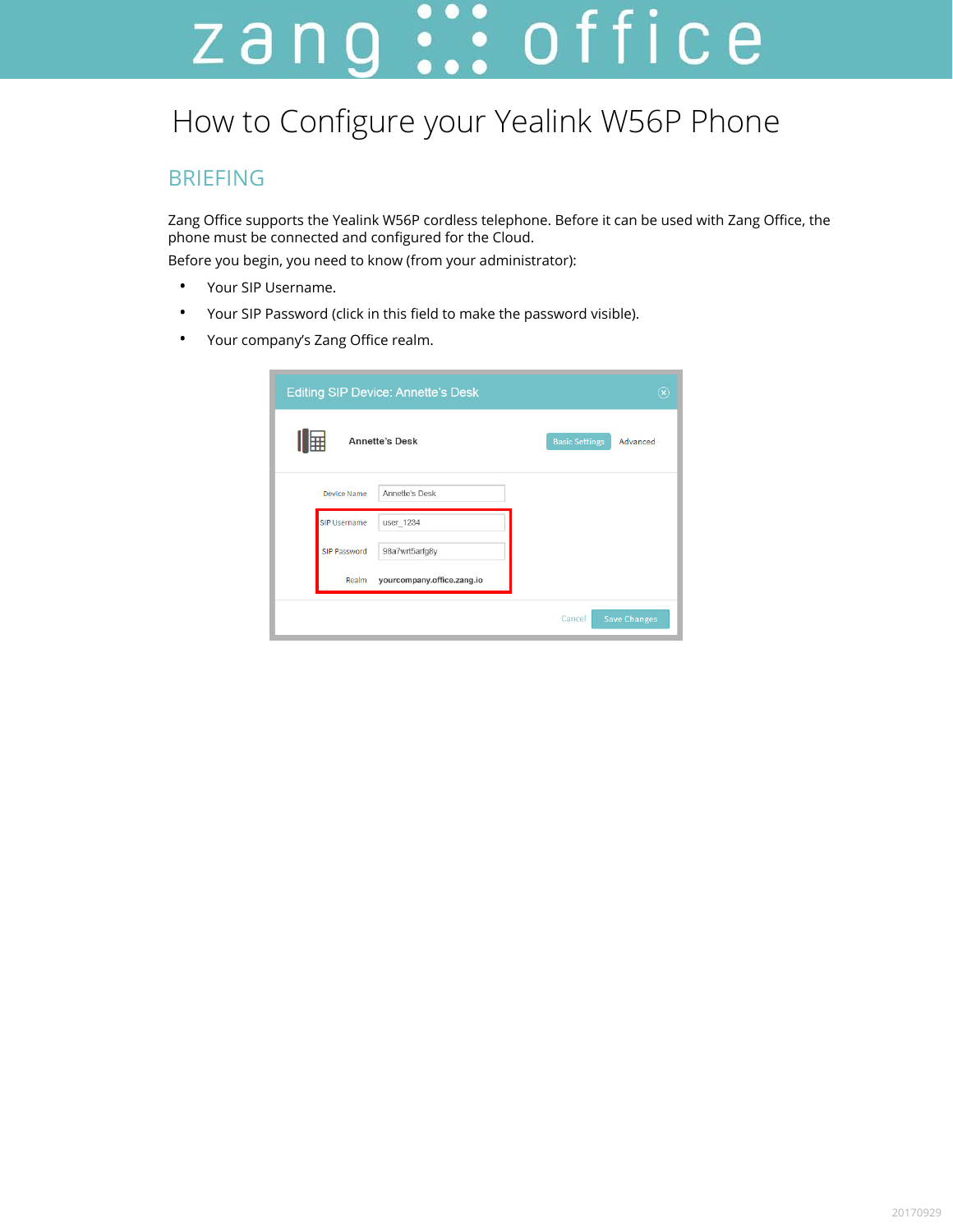## **CONNECTIONS**

Assemble the base station and connect it to your network using an Ethernet cable.



Navigation button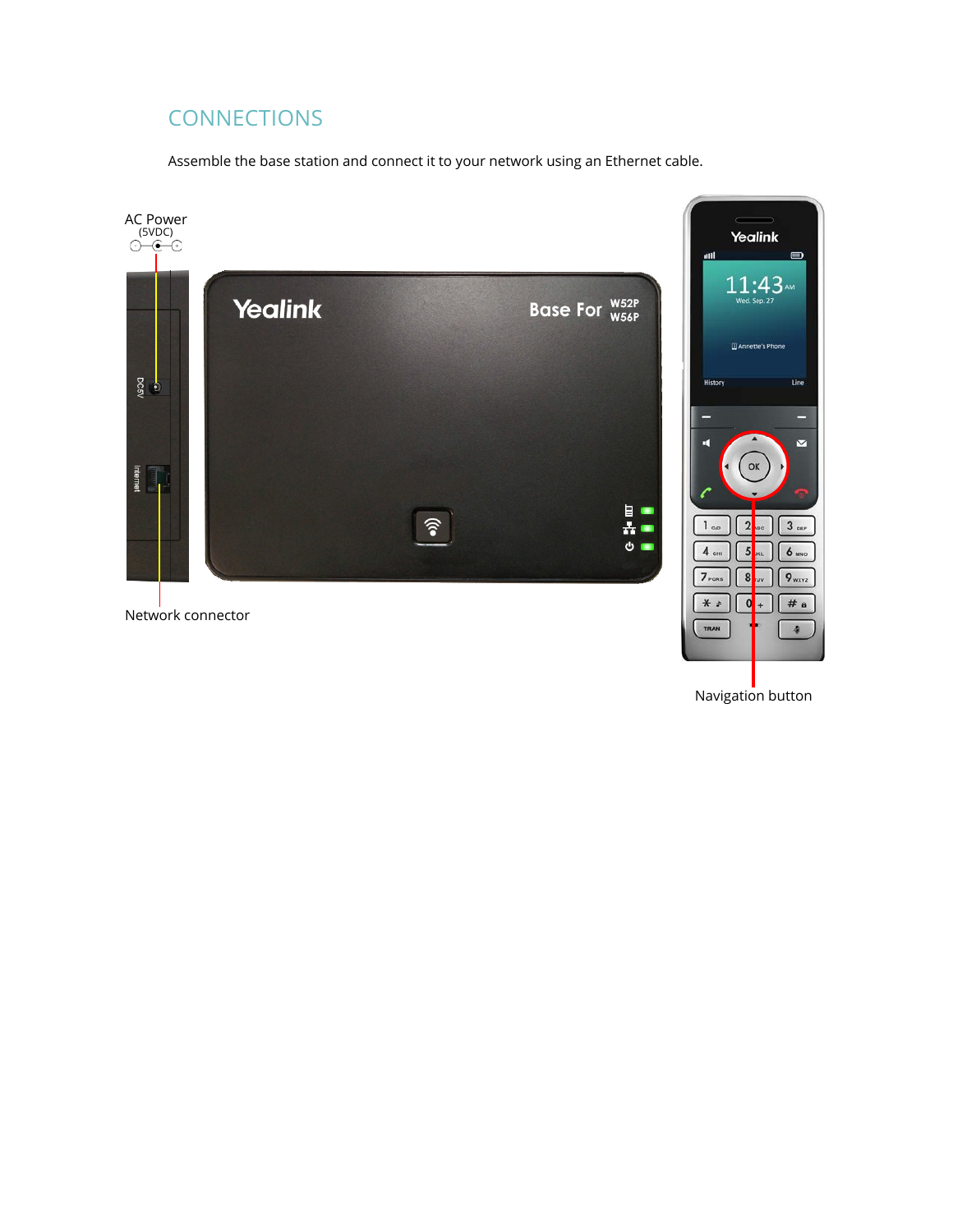## **CONFIGURATION**

The telephone must be configured to find and login to the Zang Office Cloud server.

**1.** On the phone, record the IP Address. Push the **OK** button. Using the **Navigation** button, choose the **Status** app. Select **Base** and record the value for **IPv4**.



**2.** On your computer, open a web browser and enter the IP Address of the telephone in the address line. This will launch the Yealink Web Configuration Utility for this phone. Login using admin credentials (by default - user=**admin**, password=**admin**).

| Login    | DECT Base for W52P and W56P |  |  |
|----------|-----------------------------|--|--|
| Username | admin                       |  |  |
| Password |                             |  |  |
|          | Confirm<br>Cancel           |  |  |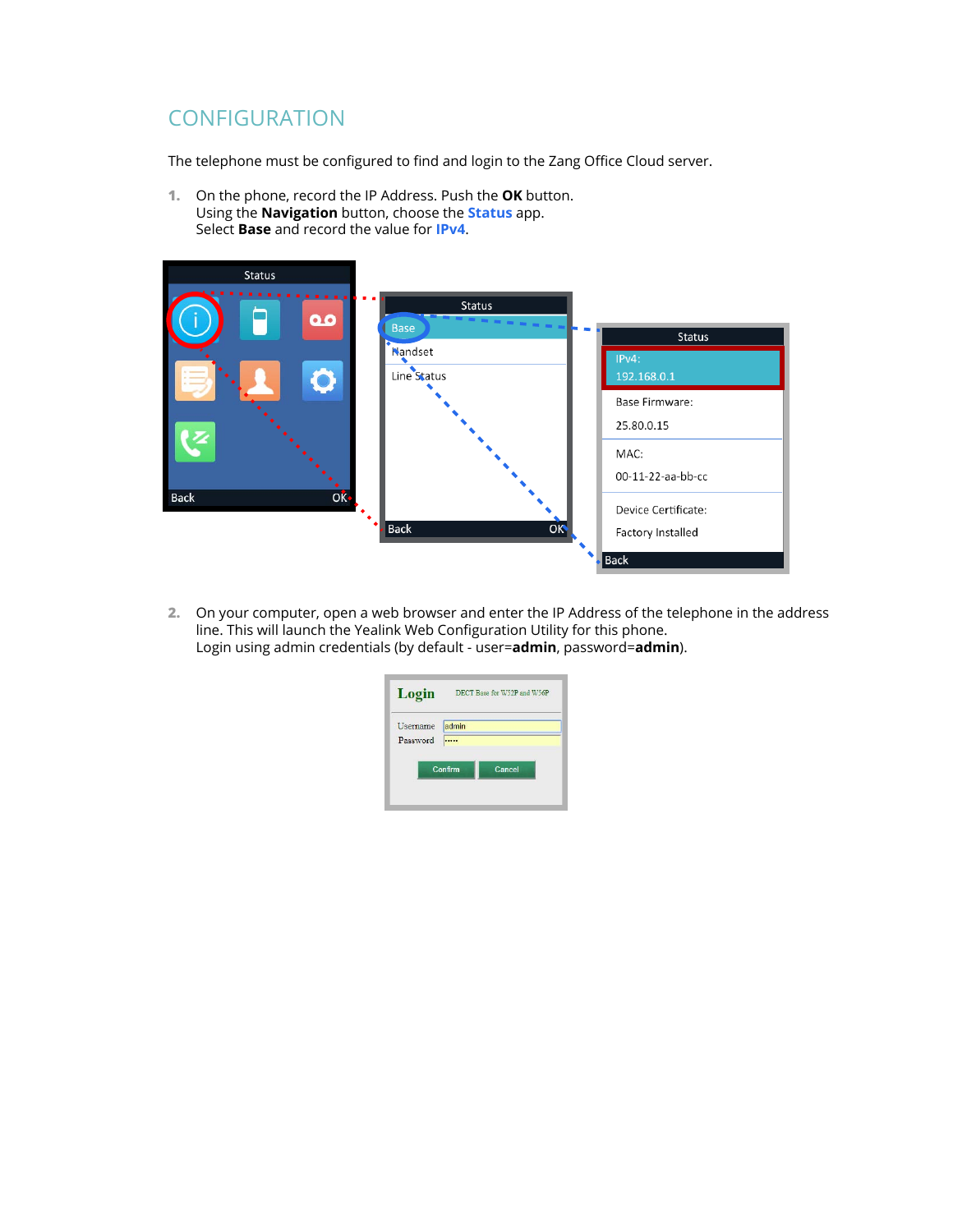**3.** On the **Account** tab, open **Register** on the left-hand side.

**Account**: Select an account to configure.

**Line Active**: Set this item to **Enable**.

**Register Name**: Enter your Zang Office SIP Username.

**User Name**: Enter your Zang Office SIP Username.

**Password**: Enter your Zang Office SIP Password.

**Server Host** / **Port**: Enter your company's Zang Office Realm. Set the port to **7000**.

**Enable Outbound Proxy Server**: Set this item to **Enable**.

**Outbound Proxy Server 1** / **Port**: Enter **office.zang.io** in this space. Set the port to **7000**.

|                     |                                                   |                                                              | Log Out                                                                                                     |
|---------------------|---------------------------------------------------|--------------------------------------------------------------|-------------------------------------------------------------------------------------------------------------|
| Yealink W52P        |                                                   |                                                              |                                                                                                             |
|                     | <b>Account</b><br><b>Network</b><br><b>Status</b> | <b>Features</b><br><b>Settings</b><br><b>Directory</b>       | <b>Security</b>                                                                                             |
| Register            | <b>Account</b>                                    | Account 1<br>۰.                                              | <b>NOTE</b>                                                                                                 |
| <b>Basic</b>        | <b>Register Status</b>                            | <b>Disabled</b>                                              | <b>WILLIAMS REQUESTIONS</b>                                                                                 |
|                     | <b>Line Active</b>                                | Enabled                                                      | <b>Registeri: account(c) for the 31</b><br><b>URLERS</b>                                                    |
| Codec               | Label                                             |                                                              | <b>Testore Hediundiancy</b>                                                                                 |
| <b>Advanced</b>     | <b>Display Name</b>                               |                                                              | \$14.45MIN moderner in most<br><b>Ballionario lo ansoco continuiti</b>                                      |
| <b>Number</b>       | <b>Register Name</b>                              | user 1234                                                    | of allowed service, the systems<br>alliers the server meets to be                                           |
| <b>Assignment</b>   | <b>User Name</b>                                  | user 1234                                                    | Line: Affine for manitenance.<br>Bacanya Silli, or Bar                                                      |
| <b>Handset Name</b> | Password                                          |                                                              | commether (believes) (Be (B)<br>allower and the server fully.                                               |
|                     | <b>SIP Server 1</b>                               |                                                              | <b>NEET TENNISSEE</b>                                                                                       |
|                     | <b>Server Host</b>                                | yourcompany.office.zang.io Port 7000<br>$\blacktriangleleft$ | V-Jamesid Serik/Ro Violikinisse<br>ANTIGEREZH (ANN) HASSERLIN (27)<br>Common Chapter / Economistics, 198777 |
|                     | Transport                                         | <b>UDP</b><br>۷.                                             | prisoners (11th) is one of the<br>HAVY GUANARIZED SALEMANIARES                                              |
|                     | <b>Server Expires</b>                             | 3600                                                         |                                                                                                             |
|                     | <b>Server Retry Counts</b>                        | 3                                                            | WALLAW CHRISTIAN MATT SHANKING<br>To the accuse.                                                            |
|                     | <b>SEP Barner 2</b>                               |                                                              | You can click here to get                                                                                   |
|                     | <b>THEFTHE VEHICLE</b>                            | Hall tons                                                    | more quides.                                                                                                |
|                     | Tompach                                           | <b>LESH</b>                                                  |                                                                                                             |
|                     | TOFFINE ISSUEDS:                                  | <b>Statistic</b>                                             |                                                                                                             |
|                     | Server Retty Caustic                              |                                                              |                                                                                                             |
|                     | <b>Enable Outbound Proxy Server</b>               | Enabled<br>۷.                                                |                                                                                                             |
|                     | Outbound Proxy Server 1                           | Port 7000<br>office.zang.io                                  |                                                                                                             |
|                     | <b>Outbound Proxy Server 2</b>                    | Port 5060                                                    |                                                                                                             |
|                     | Proxy Fallback Interval                           | 3600                                                         |                                                                                                             |
|                     | <b>NAT</b>                                        | <b>Disabled</b>                                              |                                                                                                             |
|                     |                                                   |                                                              |                                                                                                             |
|                     | Confirm                                           | Cancel                                                       |                                                                                                             |
|                     |                                                   | Copyright @ 1998-2017 ** Inc. All Rights Reserved            |                                                                                                             |

Click **Confirm** to save the settings to the phone.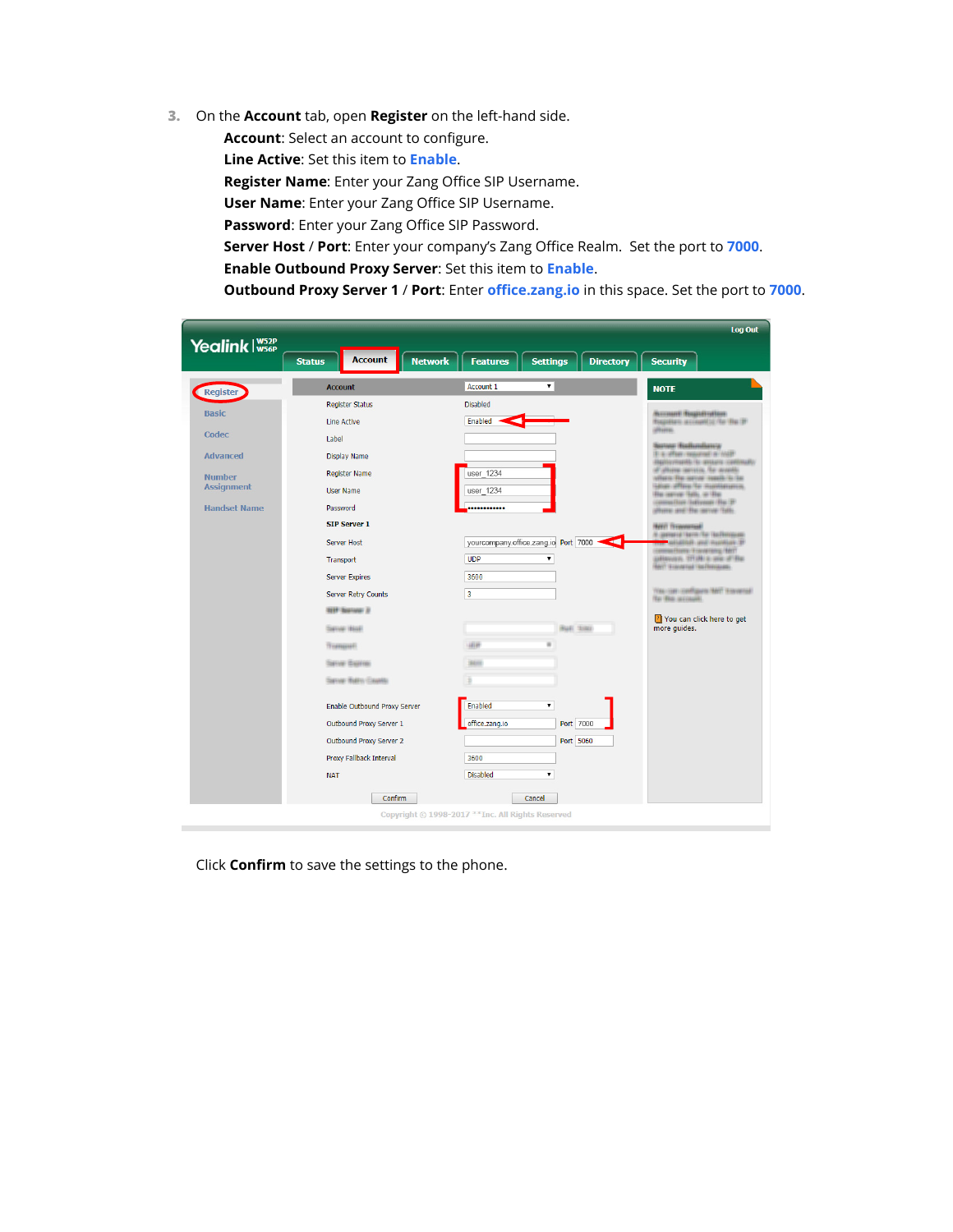**4.** On the **Account** tab, open **Advanced** on the left-hand side. **Voice Mail**: Enter **\*98** in this space.

| Yealink I W52P      |                                                                                                                                                                                                                                                                                                                                                                                                                              |                                                        | <b>Log Out</b>                                                                   |
|---------------------|------------------------------------------------------------------------------------------------------------------------------------------------------------------------------------------------------------------------------------------------------------------------------------------------------------------------------------------------------------------------------------------------------------------------------|--------------------------------------------------------|----------------------------------------------------------------------------------|
|                     | <b>Account</b><br><b>Network</b><br><b>Status</b>                                                                                                                                                                                                                                                                                                                                                                            | <b>Settinas</b><br><b>Directory</b><br><b>Features</b> | <b>Security</b>                                                                  |
| <b>Register</b>     | <b>Account</b>                                                                                                                                                                                                                                                                                                                                                                                                               | Account 1<br>۷.                                        | <b>NOTE</b>                                                                      |
|                     | <b>Keep Alive Type</b>                                                                                                                                                                                                                                                                                                                                                                                                       | Default<br>۷.                                          | <b>GYFRE</b>                                                                     |
|                     | Keep Alive Interval(Seconds)                                                                                                                                                                                                                                                                                                                                                                                                 | 30                                                     | 31-4-The Highst Leed Trust The 31                                                |
|                     | <b>RPort</b>                                                                                                                                                                                                                                                                                                                                                                                                                 | <b>Disabled</b>                                        | please its file registration, which its<br>percented after presing for it        |
|                     | <b>Subscribe Period(Seconds)</b>                                                                                                                                                                                                                                                                                                                                                                                             | 1800                                                   | <b>Johnson Links Resources</b>                                                   |
|                     | <b>DTMF Type</b>                                                                                                                                                                                                                                                                                                                                                                                                             | <b>REC2833</b><br>۰.                                   | alling a permit officer of the                                                   |
| <b>Assignment</b>   | <b>DTMF</b> Info Type                                                                                                                                                                                                                                                                                                                                                                                                        | <b>DTMF-Relay</b><br>$\overline{\mathbf{v}}$           | on Binaugh a no DNITY.<br>staunt, its internates shafter at                      |
| <b>Handset Name</b> | DTMF Payload Type(96~127)                                                                                                                                                                                                                                                                                                                                                                                                    | 101                                                    | TEP - annisher ( a - 440 - action).                                              |
|                     | Retransmission                                                                                                                                                                                                                                                                                                                                                                                                               | <b>Disabled</b><br>۷                                   | Burnet Call Appropriator                                                         |
|                     | <b>Subscribe Register</b>                                                                                                                                                                                                                                                                                                                                                                                                    | <b>Disabled</b><br>۰.                                  | <b>THE AFECTY INSTITUTES IN STAKE</b><br><b>ASSESSMENT (1981AU)</b>              |
|                     | Subscribe for MWT                                                                                                                                                                                                                                                                                                                                                                                                            | <b>Disabled</b><br>۷.                                  | A story is discuss 2021 line.<br>asserie St Ultimas, NAV 31                      |
|                     | <b>MWI Subscription Period(Seconds)</b>                                                                                                                                                                                                                                                                                                                                                                                      | 3600                                                   | NAME CAR ON ASSET OF STRANGE<br>ar recoited culti-an the disease<br><b>Since</b> |
|                     | Subscribe MWT To Voice Mail                                                                                                                                                                                                                                                                                                                                                                                                  | <b>Disabled</b>                                        |                                                                                  |
|                     | <b>Voice Mail</b>                                                                                                                                                                                                                                                                                                                                                                                                            | $*98$                                                  | <b>Bullworth Confluences</b><br>E attingi mallani zarhimaniki                    |
|                     | Caller ID Source                                                                                                                                                                                                                                                                                                                                                                                                             | <b>FROM</b><br>۰.                                      | Disposite River (Rivers), Go (ABR) Nicky                                         |
|                     | <b>Session Timer</b>                                                                                                                                                                                                                                                                                                                                                                                                         | <b>Disabled</b><br>۰.                                  |                                                                                  |
|                     | Session Expires(30~7200s)                                                                                                                                                                                                                                                                                                                                                                                                    | 1800                                                   | <b>MEI INTELIANEN</b><br>The VEHITCHER ResiNation.                               |
|                     | $\mathbf{a} = \mathbf{a} + \mathbf{a} + \mathbf{a} + \mathbf{a} + \mathbf{a} + \mathbf{a} + \mathbf{a} + \mathbf{a} + \mathbf{a} + \mathbf{a} + \mathbf{a} + \mathbf{a} + \mathbf{a} + \mathbf{a} + \mathbf{a} + \mathbf{a} + \mathbf{a} + \mathbf{a} + \mathbf{a} + \mathbf{a} + \mathbf{a} + \mathbf{a} + \mathbf{a} + \mathbf{a} + \mathbf{a} + \mathbf{a} + \mathbf{a} + \mathbf{a} + \mathbf{a} + \mathbf{a} + \mathbf$ | <b>TIAC</b>                                            | Mariana Jillian (1991-Mariana)                                                   |

Click **Confirm** to save the settings to the phone.

**5.** On the **Account** tab, open **Handset Name** on the left-hand side.

**Handset 1**: Give a name to the handset(s) you will be using. This label will appear in the display of the phone.

|                                    |                                     |                                     |                                     |         | Log Out           |
|------------------------------------|-------------------------------------|-------------------------------------|-------------------------------------|---------|-------------------|
| Yealink W52P                       | <b>Account</b><br><b>Status</b>     | <b>Network</b><br><b>Features</b>   | <b>Settings</b><br><b>Directory</b> | util    | $\overline{mn}$   |
| <b>Register</b><br><b>Basic</b>    | Handset 1<br>Handset 2              | Annette's Phone -<br>Handset 2      |                                     |         | $11:43$ AM        |
| Codec<br><b>Advanced</b>           | Handset 3<br>Handset 4<br>Handset 5 | Handset 3<br>Handset 4<br>Handset 5 |                                     |         | Wed. Sep. 27      |
| <b>Number</b><br><b>Assignment</b> | <b>Confirm</b>                      |                                     | Cancel                              |         |                   |
| Handset Name                       |                                     |                                     |                                     |         | 4 Annette's Phone |
|                                    |                                     |                                     |                                     | History | Line              |